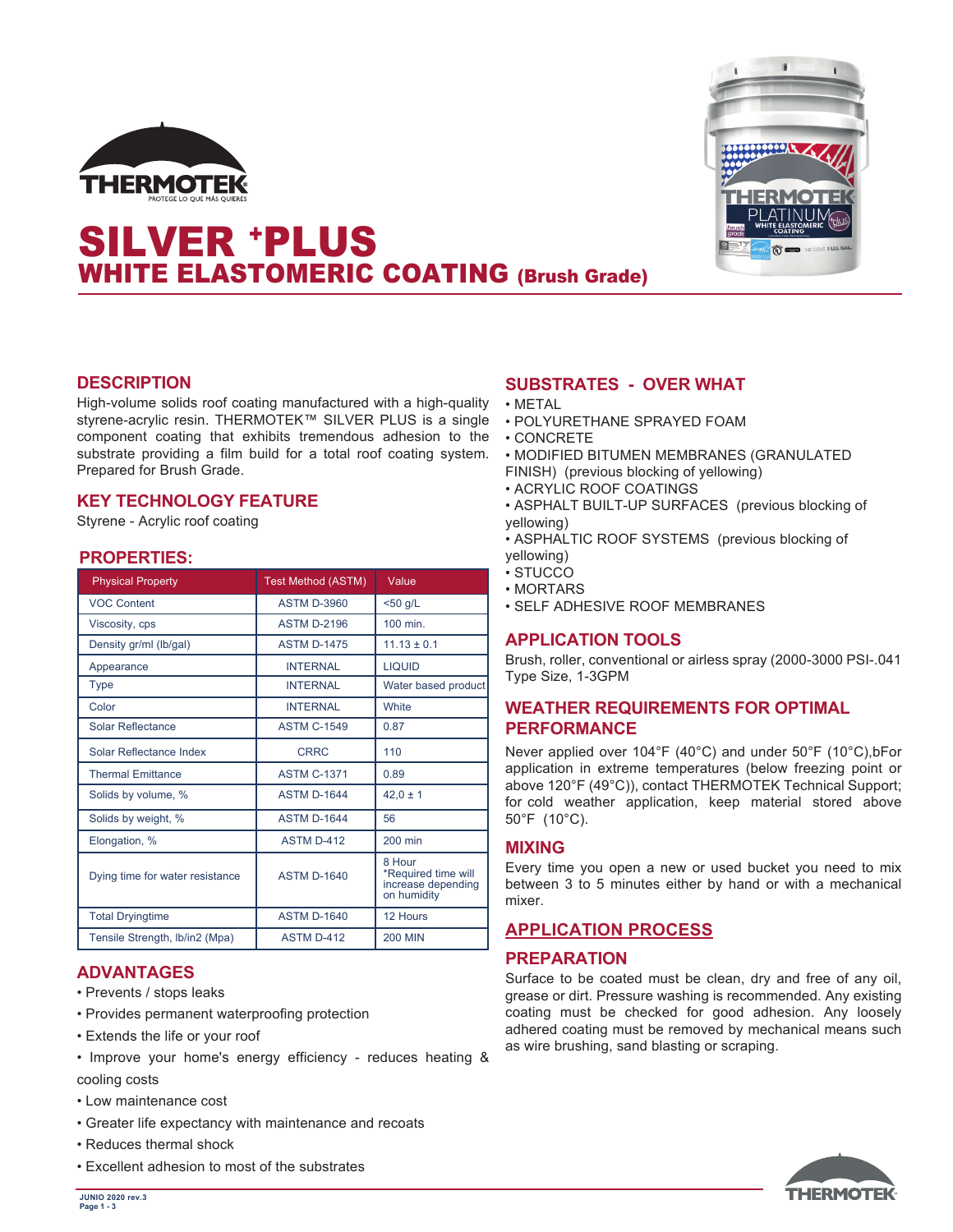

# SILVER +PLUS WHITE ELASTOMERIC COATING



## **SURFACE PREPARATION**

Surfaces must be prepared, cleaned and checked for compatibility. If some areas hold excessive ponding water they must be brought into conformance by installing proper drains.

New asphalt shall be exposed to ambient conditions for 90 to 120 days before coating. Deteriorated or corroded metal shall be replaced. Rusted areas shall be mechanically abraded to remove rust and then primed with THERMOTEK™ Metal Primer. Perform a coating adhesion test on different sections of the roof before doing the entire job. Refer to our application specifications for detailed installation instructions.

#### **PRIMING AND REVIEW CRITICAL POINTS**

Apply the appropriate primer to the substrate, with a brush, roller or conventional airless equipment

The flashing areas, drip edges, cracks, control joints, seams are to be treated with THERMOTEK™ Mastic along with THERMOTEK ™ Fabric.

Apply a thin coat of THERMOTEK™ COATING over the seam and roll out 6" or 12" (15 or 30 cm), then apply the THERMOTEK™ Fabric Mesh over coating sealing the seam and using a brush or rollers eliminate air pockets and gaps. Then apply another coat of THERMOTEK™ COATING over the Mesh. Encapsulate the Mesh and feathering it at least 2" to 3" past the edge of the Mesh.

## **COATING**

Apply the THERMOTEK COATING in two coats with Roll, brush or airless equipment

In concrete roof bigger than 1,000 sq ft you need to install THERMOTEK FABRIC MESH in all the surface. Apply a coat of THERMOTEK™ COATING and then roll the fabric over the wet coat making sure there are no air pockets and the fabric lays as flat as possible then apply the final coat of the THERMOTEK™ COATING saturating the fabric.

Apply the first coat of THERMOTEK™ COATING with brush, ¾" nap woven roller, and with a proper high-pressure commercial spray equipment. then allow it to dry, if the temperature equal to or greater than 55°F (13°C) the drying time will be a minimum of 8 hours (or until it can be safe to walk on).

Then apply the second coat of THERMOTEK COATING perpendicular to the first coat and let it dry.

## **YIELD**

Depending on specifications, warranty and type of surface it will cover on:

- SMOOTH SURFACES two coats required - 1.0 - 1.5 gallon per 100 sqft. per coat

- ROUGH AND GRANULATED SURFACES- two coats required

- 1.5 - 2.0 gallon per 100 sqft. per coat

#### **DRYING TIME**

6 to 12 Hours \*Required time will increase depending on humidity

## **PACKAGING**

Bucket 5.0 gallon, Drum 55 Gallon, Tote 275 Gallon

#### **COLORS**

**White** 

## **STORAGE**

Store container in cool, dry, protected areas, and keep from freezing. Keep container tightly closed when not in use

#### **SHELF LIFE**

maximum storage is two years.

#### **COMPLIANCES / CERTIFICATIONS**

• Meets the requirements of California Energy Commission Title 24, Section 118(i)

- UL Classified and Fire Rated
- Cool Roof Rating Council (CRRC) Product ID#0734-0010
- Miami Dade

#### **WHERE TO USE THESE PRODUCT**

Its excellent adhesion allows the application over various substrates including: Asphalt Built-up, Modified Bitumen Membrane (over this subtrates need especial primer system), concrete, metal, single ply and polyurethane Foam.

#### **MAINTENANCE / CLEAN UP**

This system requires cleaning every twelve months using detergent (such as TSP or TSP substitute) and water only. Clean application tools and equipment with clean water. DO NOT USE SOLVENTS.